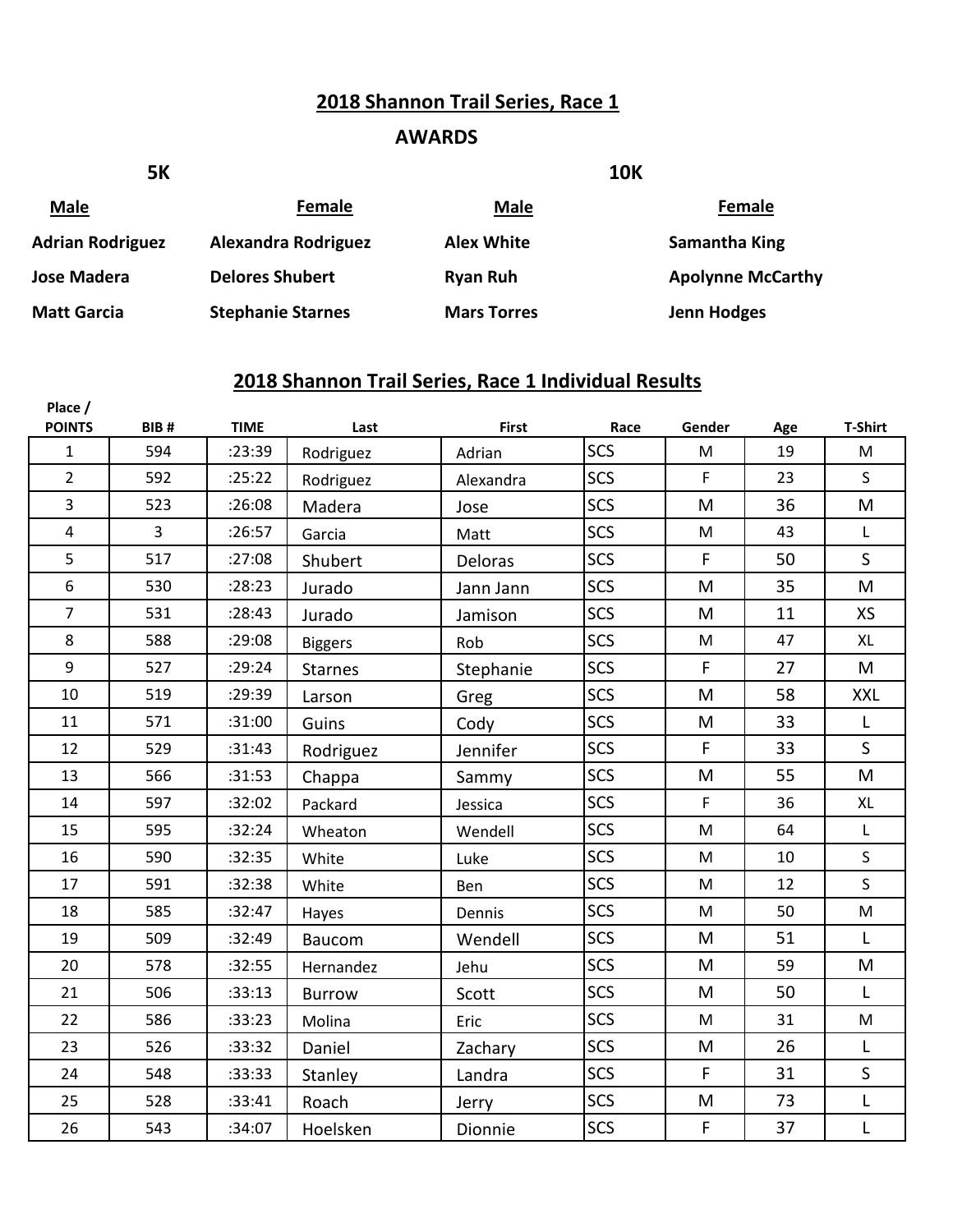| Place /<br><b>POINTS</b> | BIB#           | <b>TIME</b> | Last            | <b>First</b>  | Race       | Gender       | Age | <b>T-Shirt</b> |
|--------------------------|----------------|-------------|-----------------|---------------|------------|--------------|-----|----------------|
| 27                       | 593            | :34:10      | Rodriguez       | Vanessa       | SCS        | F            | 25  | M              |
| 28                       | 589            | :34:18      | White           | Jackson       | <b>SCS</b> | M            | 14  | M              |
| 29                       | 584            | :34:59      | Cook            | Kristi        | <b>SCS</b> | F            | 31  | $\mathsf{S}$   |
| 30                       | 541            | :35:18      | Agee            | Jennifer      | <b>SCS</b> | F            | 27  | M              |
| 31                       | 538            | :35:33      | Buyaki          | Shannon       | <b>SCS</b> | F            | 26  | $\mathsf{S}$   |
| 32                       | $\overline{2}$ | :35:44      | Mendoza         | Augustine     | <b>SCS</b> | M            | 26  | L              |
| 33                       | 579            | :35:50      | Cutrer          | Tiffanie      | <b>SCS</b> | F            | 42  | $\mathsf{L}$   |
| 34                       | 557            | :36:28      | Cook            | Elizabeth     | <b>SCS</b> | F            | 34  | M              |
| 35                       | 502            | :36:36      | Skinner         | James         | 5k         | M            | 30  | n/a            |
| 36                       | 565            | :36:37      | Smith           | Marcus        | <b>SCS</b> | M            | 40  | M              |
| 37                       | 546            | :36:46      | Fitchett        | Joe           | <b>SCS</b> | M            | 52  | M              |
| 38                       | 562            | :36:55      | Flores          | Sophia        | <b>SCS</b> | F            | 40  | $\mathsf{S}$   |
| 39                       | 537            | :37:03      | Hogeda          | Jacob         | <b>SCS</b> | M            | 17  | L              |
| 40                       | 563            | :37:32      | Delgado         | Martin        | <b>SCS</b> | M            | 34  | M              |
| 41                       | 545            | :37:03      | Eckert          | Stephanie     | <b>SCS</b> | F            | 25  | M              |
| 42                       | 580            | :38:04      | Malleck         | Kailee        | <b>SCS</b> | F            | 28  | M              |
| 43                       | 618            | :38:58      | Lara            | Rosa          | <b>SCS</b> | F            | 50  | M              |
| 44                       | 522            | :39:04      | Cullins         | Bill          | <b>SCS</b> | M            | 69  | L              |
| 45                       | 505            | :39:32      | Schmidt         | Jennifer      | <b>SCS</b> | F            | 38  | M              |
| 46                       | 525            | :39:40      | Tyler           | <b>Brenda</b> | <b>SCS</b> | F            | 42  | $\mathsf{S}$   |
| 47                       | 574            | :39:56      | Lopez           | Michelle      | <b>SCS</b> | F            | 38  | L              |
| 48                       | 560            | :40:19      | Jimenez         | Mario         | <b>SCS</b> | M            | 57  | <b>XXL</b>     |
| 49                       | 561            | :40:22      | Simmons         | Sharon        | SCS        | F            | 49  | XL             |
| 50                       | 568            | :40:48      | Heath           | Don           | <b>SCS</b> | M            | 56  | L              |
| 51                       | 576            | :41:08      | <b>Buck</b>     | Robin         | SCS        | F            | 54  | M              |
| 52                       | 547            | :41:34      | Thompson        | Erin          | <b>SCS</b> | F            | 40  | M              |
| 53                       | 599            | :43:03      | Flygave         | Sylvia        | <b>SCS</b> | $\mathsf{F}$ | 45  | <b>XS</b>      |
| 54                       | 535            | :43:30      | Mayfield        | William       | <b>SCS</b> | M            | 46  | XL             |
| 55                       | 564            | :43:37      | Well            | Jason         | <b>SCS</b> | M            | 40  | XL             |
| 56                       | 516            | :44:34      | Childs          | Laura         | <b>SCS</b> | F            | 39  | L              |
| 57                       | 651            | :45:09      | <b>Wright</b>   | <b>Alex</b>   | <b>LCS</b> | M            | 28  | M              |
| 58                       | 628            | :45:14      | <b>Ruh</b>      | <b>Ryan</b>   | <b>LCS</b> | M            | 32  | L              |
| 59                       | 658            | :45:26      | <b>Torres</b>   | <b>Mars</b>   | <b>LCS</b> | M            | 40  | L              |
| 60                       | 569            | :46:25      | Wade            | Sandra        | <b>SCS</b> | F            | 33  | XL             |
| 61                       | 513            | :47:00      | Heath           | Lorie         | SCS        | F            | 55  | S              |
| 62                       | 632            | :47:13      | <b>Harrison</b> | <b>Taylor</b> | <b>LCS</b> | M            | 28  | M              |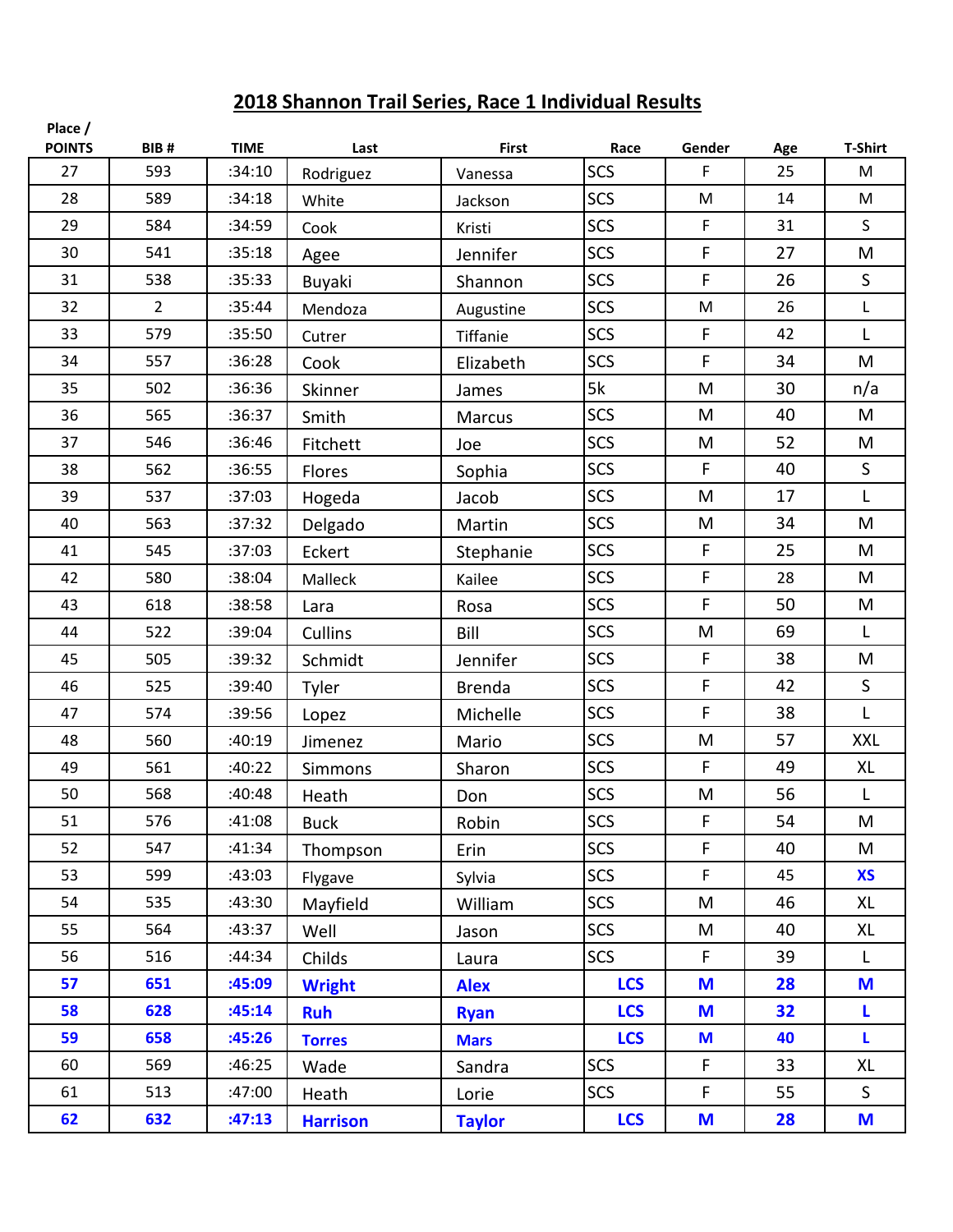| Place /<br><b>POINTS</b> | BIB#           | <b>TIME</b> | Last               | <b>First</b>    | Race       | Gender | Age | <b>T-Shirt</b> |
|--------------------------|----------------|-------------|--------------------|-----------------|------------|--------|-----|----------------|
| 63                       | 551            | :48:17      | Overstreet         | Lynette         | SCS        | F      | 47  | $\mathsf{S}$   |
| 64                       | 550            | :48:18      | Overstreet         | R. Lance        | <b>SCS</b> | M      | 47  | L              |
| 65                       | 642            | :48:34      | <b>Snider</b>      | <b>Blake</b>    | <b>LCS</b> | M      | 48  | M              |
| 66                       | 616            | :48:35      | <b>King</b>        | <b>Samantha</b> | <b>LCS</b> | F      | 32  | M              |
| 67                       | 532            | :49:13      | San Miguel         | Lourdes         | <b>SCS</b> | F      | 29  | M              |
| 68                       | 549            | :49:38      | Salem              | Michael         | <b>SCS</b> | M      | 66  | L              |
| 69                       | 639            | :49:39      | <b>Vosburg</b>     | <b>Luke</b>     | <b>LCS</b> | M      | 41  | M              |
| 70                       | 514            | :50:05      | Sanchez            | Jose            | <b>SCS</b> | M      | 37  | XL             |
| 71                       | 624            | :50:18      | <b>McCarthy</b>    | <b>Blake</b>    | <b>LCS</b> | M      | 29  | M              |
| 72                       | 656            | :50:31      | <b>Smith</b>       | <b>Pete</b>     | <b>LCS</b> | M      | 33  | L              |
| 73                       | 5              | :50:55      | <b>Trainer</b>     | <b>Brian</b>    | <b>LCS</b> | M      | 36  | L              |
| 74                       | 625            | :51:16      | <b>McCarthy</b>    | <b>Apolynne</b> | <b>LCS</b> | F      | 30  | $\mathsf{s}$   |
| 75                       | 602            | :51:42      | <b>Hodges</b>      | <b>Jenn</b>     | <b>10K</b> | F      | 36  | n/a            |
| 76                       | 619            | :51:43      | <b>Fish</b>        | <b>Kent</b>     | <b>LCS</b> | M      | 65  | M              |
| 77                       | 508            | :51:47      | Martin             | Angie           | <b>SCS</b> | F      | 52  | M              |
| 78                       | 596            | :51:49      | Edens              | Becca           | <b>SCS</b> | F      | 32  | L              |
| 79                       | 524            | :51:50      | <b>Bancroft</b>    | Lyla            | <b>SCS</b> | F      | 8   | L              |
| 80                       | 610            | :51:55      | <b>Brown</b>       | <b>Reagan</b>   | <b>LCS</b> | F      | 26  | M              |
| 81                       | 626            | :52:02      | <b>Hall</b>        | <b>Dennis</b>   | <b>LCS</b> | M      | 32  | L              |
| 82                       | 644            | :52:52      | <b>Slauson</b>     | <b>James</b>    | <b>LCS</b> | M      | 54  | L              |
| 83                       | 633            | :53:10      | <b>Johansen</b>    | <b>Cary</b>     | <b>LCS</b> | M      | 36  | M              |
| 84                       | 631            | :53:11      | <b>Cruz</b>        | <b>Carlos</b>   | <b>LCS</b> | M      | 29  | L              |
| 85                       | $\mathbf{1}$   | :53:13      | <b>McDole</b>      | <b>Susanna</b>  | <b>LCS</b> | F      | 43  | S              |
| 86                       | 648            | :53:16      | <b>Shaner</b>      | <b>Terry</b>    | <b>LCS</b> | M      | 60  | L              |
| 87                       | 641            | :53:18      | <b>Warechowski</b> | <b>Lisa</b>     | <b>LCS</b> | F      | 52  | $\mathsf{s}$   |
| 88                       | 587            | :53:33      | Kumar              | Ketan           | <b>SCS</b> | M      | 26  | XXL            |
| 89                       | $\mathbf{1}$   | :53:34      | Salamanca          | Desmond         | <b>SCS</b> | M      | 19  | <b>XXXL</b>    |
| 90                       | $\overline{4}$ | :53:36      | Kosterman          | Robert          | <b>SCS</b> | M      | 31  | $\mathsf{L}$   |
| 91                       | 600            | :53:37      | Salamanca          | Alexandra       | <b>SCS</b> | M      | 42  | $\mathsf{L}$   |
| 92                       | 630            | :54:08      | <b>Kulik</b>       | <b>Brian</b>    | <b>LCS</b> | M      | 52  | <b>XL</b>      |
| 93                       | 554            | :54:18      | Riddle             | Terri           | <b>SCS</b> | F      | 38  | L.             |
| 94                       | 572            | :54:20      | Perry              | Jessica         | SCS        | F      | 30  | M              |
| 95                       | 521            | :54:32      | McInturff          | T. Dean         | SCS        | M      | 61  | $\mathsf{L}$   |
| 96                       | 638            | :55:06      | <b>Zaruba</b>      | Lynn            | <b>LCS</b> | M      | 51  | <b>XL</b>      |
| 97                       | 623            | :55:22      | <b>Boyce</b>       | <b>Chris</b>    | <b>LCS</b> | M      | 34  | M              |
| 98                       | 615            | :56:15      | <b>Hernandez</b>   | <b>Lucia</b>    | <b>LCS</b> | F.     | 41  | S.             |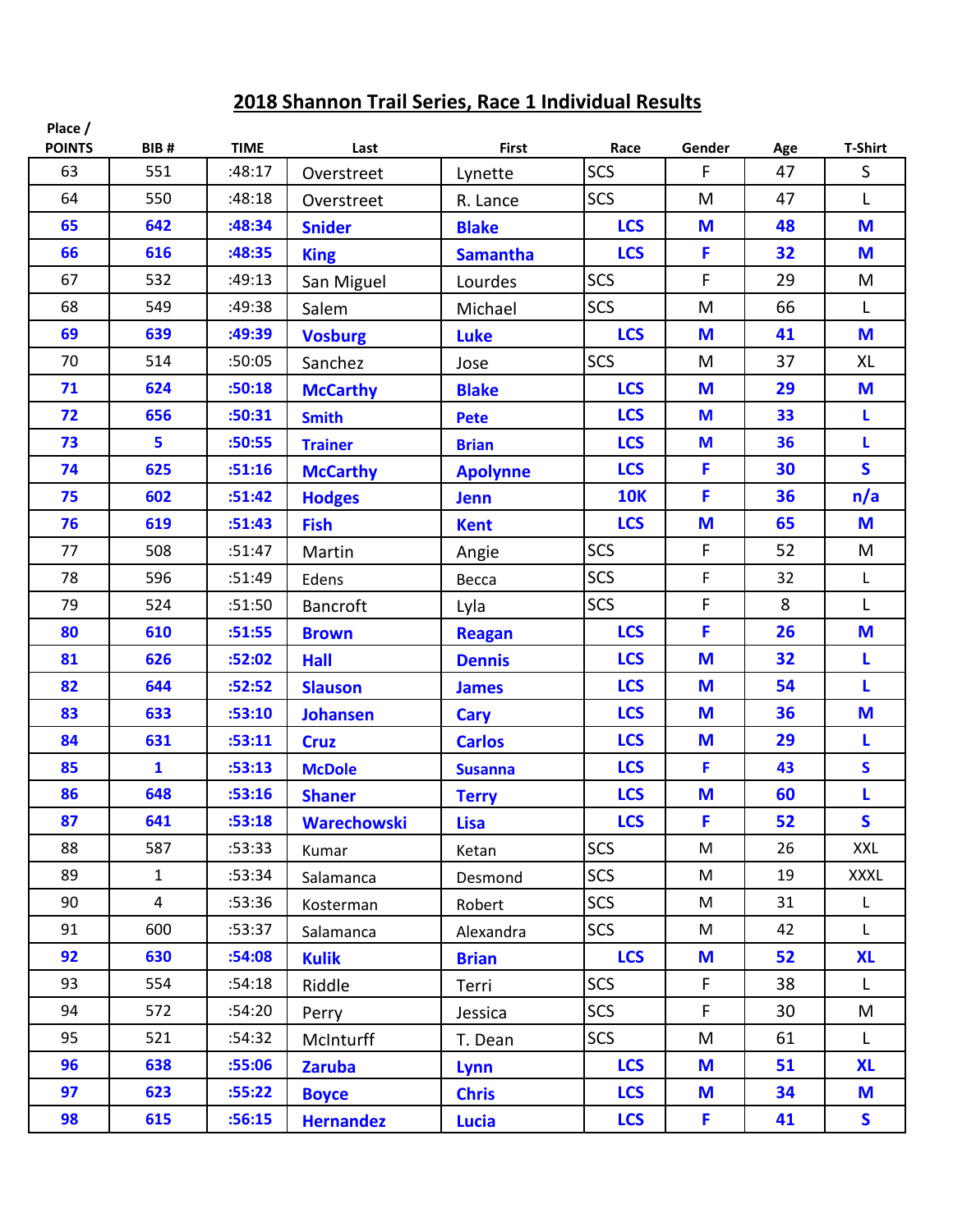| Place /<br><b>POINTS</b> | BIB#                    | <b>TIME</b> | Last                 | <b>First</b>     | Race       | Gender | Age | <b>T-Shirt</b> |
|--------------------------|-------------------------|-------------|----------------------|------------------|------------|--------|-----|----------------|
| 99                       | 553                     | :57:06      | Miller               | Robert           | <b>SCS</b> | M      | 73  | <b>XL</b>      |
| 100                      | 603                     | :57:09      | <b>Lucas</b>         | <b>Ramona</b>    | <b>LCS</b> | F      | 43  | M              |
| 101                      | 598                     | :57:28      | Flores               | Melanie          | <b>SCS</b> | F      | 45  | M              |
| 102                      | 613                     | :57:32      | <b>Kammer</b>        | <b>Justin</b>    | <b>LCS</b> | M      | 36  | M              |
| 103                      | 533                     | :57:40      | Machinsky            | Sarah            | <b>SCS</b> | F      | 58  | L              |
| 104                      | 534                     | :57:42      | Mayfield             | Shelley          | <b>SCS</b> | F      | 42  | <b>XL</b>      |
| 105                      | 654                     | :57:51      | <b>Vazquez</b>       | <b>Jonathan</b>  | <b>LCS</b> | M      | 34  | M              |
| 106                      | 657                     | :57:52      | <b>Mitchell</b>      | <b>Elise</b>     | <b>LCS</b> | F      | 22  | M              |
| 107                      | 637                     | :58:08      | <b>Vecellio</b>      | <b>Andy</b>      | <b>LCS</b> | M      | 43  | <b>XL</b>      |
| 108                      | 652                     | :58:50      | <b>Malleck</b>       | <b>Matthew</b>   | <b>LCS</b> | M      | 30  | L              |
| 109                      | 608                     | :59:59      | <b>Cruz</b>          | <b>Rocio</b>     | <b>LCS</b> | F      | 28  | $\mathsf{s}$   |
| 110                      | 645                     | 1:00:40     | <b>Slauson</b>       | <b>Will</b>      | <b>LCS</b> | M      | 26  | <b>XL</b>      |
| 111                      | 614                     | 1:01:25     | <b>Rocha</b>         | <b>Roman</b>     | <b>LCS</b> | M      | 36  | L              |
| 112                      | 653                     | 1:01:30     | <b>Madigan</b>       | <b>Casey</b>     | <b>LCS</b> | M      | 24  | L              |
| 113                      | 520                     | 1:02:13     | Pomroy               | Sandra           | <b>SCS</b> | F      | 56  | XL             |
| 114                      | 544                     | 1:02:14     | Yohman               | Debbie           | <b>SCS</b> | F      | 51  | <b>XXL</b>     |
| 115                      | 601                     | 1:03:00     | <b>Ochoa</b>         | <b>Maria</b>     | <b>10K</b> | F      | 23  | n/a            |
| 116                      | 503                     | 1:04:05     | Williams             | Amber            | 5k         | F      | 31  | n/a            |
| 117                      | 536                     | 1:04:06     | Constancio           | Debra            | <b>SCS</b> | F      | 44  | M              |
| 118                      | 649                     | 1:04:13     | <b>Luceri</b>        | <b>Jake</b>      | <b>LCS</b> | M      | 21  | M              |
| 119                      | 606                     | 1:04:17     | <b>Smith</b>         | <b>Tim</b>       | <b>LCS</b> | M      | 41  | L              |
| 120                      | 627                     | 1:04:23     | <b>Isenberg</b>      | <b>Benjamin</b>  | <b>LCS</b> | M      | 36  | <b>XL</b>      |
| 121                      | 583                     | 1:04:25     | Payne                | Shanna           | <b>SCS</b> | F      | 39  | XL             |
| 122                      | 577                     | 1:04:27     | Frasier              | Leigh            | <b>SCS</b> | F      | 54  | L              |
| 123                      | 634                     | 1:05:20     | <b>Makins</b>        | <b>Daniel</b>    | <b>LCS</b> | M      | 39  | L              |
| 124                      | $\overline{\mathbf{3}}$ | 1:06:41     | <b>Sparks</b>        | <b>Mike</b>      | <b>LCS</b> | M      | 62  | M              |
| 125                      | 620                     | 1:07:56     | <b>Jackson</b>       | <b>Jane</b>      | <b>LCS</b> | F      | 44  | M              |
| 126                      | 622                     | 1:08:29     | <b>Terry</b>         | <b>Susan</b>     | <b>LCS</b> | F      | 59  | M              |
| 127                      | 4                       | 1:08:31     | <b>Cuenca-Torres</b> | <b>Catherine</b> | <b>LCS</b> | F      | 44  | $\mathsf{S}$   |
| 128                      | 605                     | 1:08:32     | <b>Schmidt</b>       | <b>Ariel</b>     | <b>LCS</b> | F      | 13  | $\mathsf{S}$   |
| 129                      | 604                     | 1:08:33     | <b>Schmidt</b>       | <b>Valerie</b>   | <b>LCS</b> | F      | 36  | M              |
| 130                      | 621                     | 1:12:03     | <b>Rocha</b>         | <b>Melissa</b>   | <b>LCS</b> | F      | 33  | M              |
| 131                      | 647                     | 1:12:48     | <b>Wilkinson</b>     | <b>Abigail</b>   | <b>LCS</b> | F      | 28  | M              |
| 132                      | $\overline{2}$          | 1:14:37     | <b>Stewart</b>       | <b>Terry</b>     | <b>LCS</b> | M      | 45  | L              |
| 133                      | 643                     | 1:15:32     | <b>Dunn</b>          | <b>Kelly</b>     | <b>LCS</b> | M      | 43  | L.             |
| 134                      | 655                     | 1:15:35     | <b>Robertson</b>     | <b>Adam</b>      | <b>LCS</b> | M      | 36  | L              |